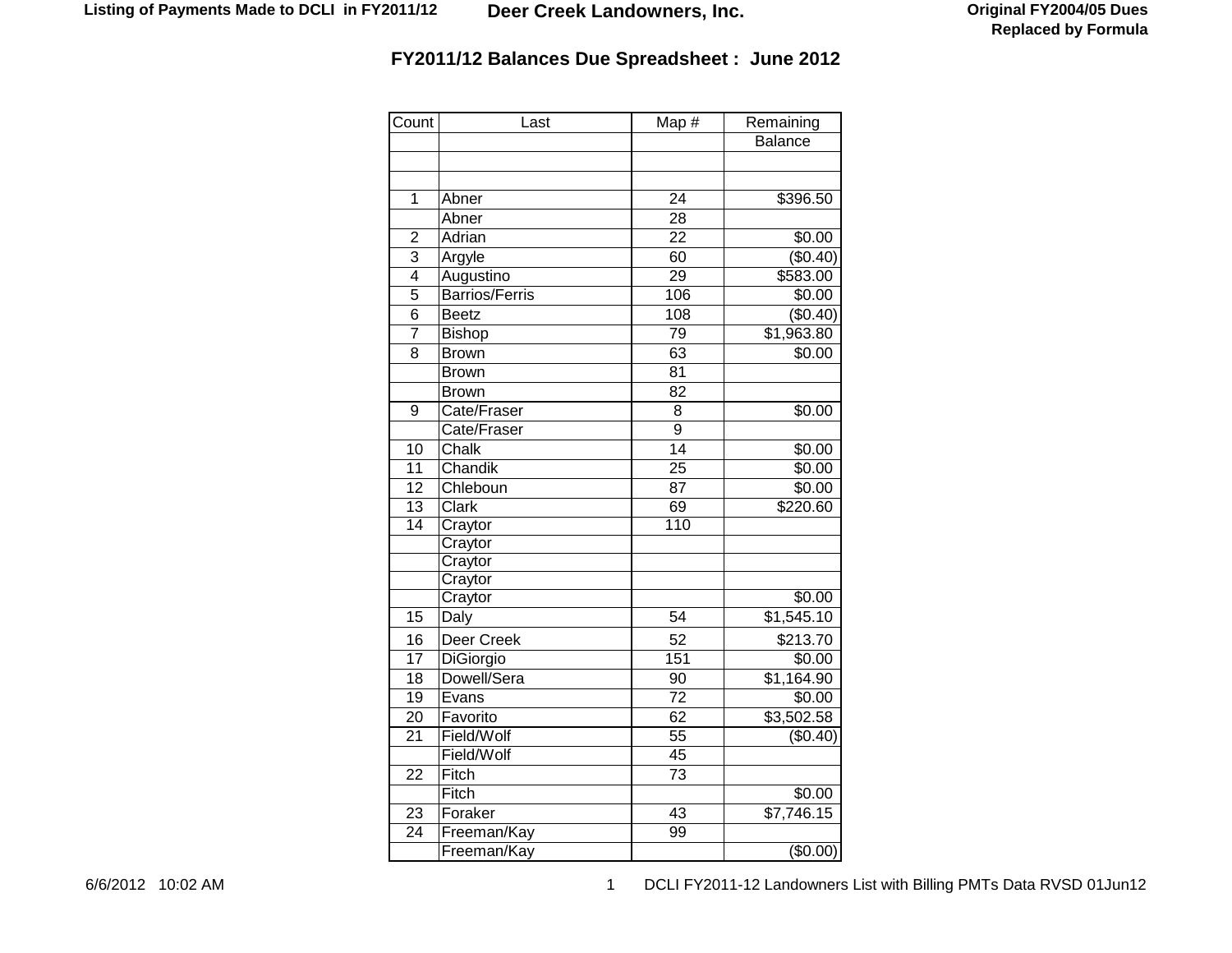| Count           | Last               | Map #           | Remaining       |
|-----------------|--------------------|-----------------|-----------------|
|                 |                    |                 | <b>Balance</b>  |
|                 |                    |                 |                 |
|                 |                    |                 |                 |
|                 | Freeman/Kay        |                 | <b>DONATION</b> |
| 25              | Goulart/Delucchi   | 66              | \$213.70        |
| 26              | Groysman           | 56              | (\$0.40)        |
|                 | Groysman           | $\overline{57}$ |                 |
|                 | Groysman           | $\overline{58}$ |                 |
|                 | Groysman           | 59              |                 |
| 27              | Gutierrez          | 70              | \$0.00          |
| 28              | Guzman             | 88              | \$1,590.61      |
|                 | Guzman             | 89              |                 |
| 29              | <b>Hall/Metter</b> | 67              | \$0.00          |
| 30              | Hastings           | 154             | $\sqrt{$0.00}$  |
| 31              | Hinshaw/Donner     | 109             | \$0.00          |
| $\overline{32}$ | Hoye               | 83              | (\$0.50)        |
| $\overline{33}$ | Isaksen            | 86              | \$0.00          |
| 34              | Jamison            | 42              | \$0.00          |
| 35              | Jarvis             | 39              | (\$0.30)        |
| 36              | Johnson            | 20              | \$0.00          |
| 37              | Johnson            | 61              | (\$0.40)        |
|                 | Johnson            |                 | <b>DONATION</b> |
| 38              | Kaplan             | 138             | \$0.00          |
| 39              | Koenig             | 11              | \$0.00          |
|                 | Koenig             | 15              |                 |
|                 | Koenig             | 16              |                 |
|                 | Koenig             | 21              |                 |
| 40              | Koval              | 64              | \$0.00          |
| 41              | Lafever            | 50              | \$2,049.00      |
|                 | Lafever            | 41              |                 |
|                 | Lafever            | 40              |                 |
| 42              | Lincoln Trust Co., | $\overline{2}$  | \$583.00        |
|                 | Lincoln Trust Co., | 3               |                 |
|                 | Lincoln Trust Co., | $\overline{4}$  |                 |
|                 | Lincoln Trust Co., | $\overline{5}$  |                 |
|                 | Lincoln Trust Co., | $\overline{10}$ |                 |
| 43              | Liversedge         | $\overline{2}3$ | \$1,263.00      |
| 44              | Loftis             | 18              | \$0.10          |

6/6/2012 10:02 AM 2 DCLI FY2011-12 Landowners List with Billing PMTs Data RVSD 01Jun12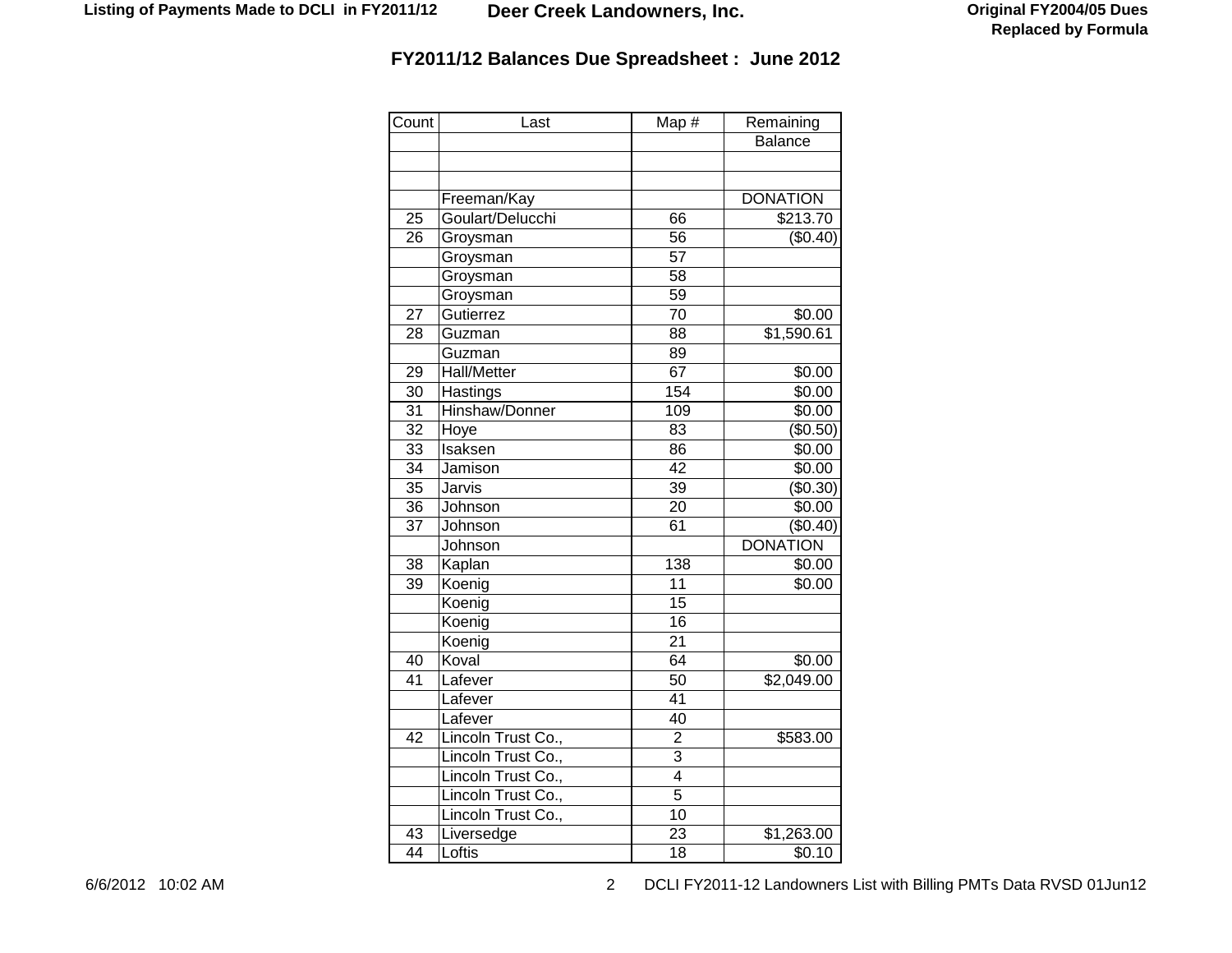| Count           | Last                    | Map #            | Remaining       |
|-----------------|-------------------------|------------------|-----------------|
|                 |                         |                  | <b>Balance</b>  |
|                 |                         |                  |                 |
|                 |                         |                  |                 |
|                 | Loftis                  | 19               |                 |
| 45              | Marshall                | 104              | \$0.00          |
|                 | Marshall                |                  | <b>DONATION</b> |
| 46              | McClelland/Feldman      | 74               | \$0.00          |
| 47              | McCormick               | 140 & 144        | \$402.40        |
| 48              | <b>McGuire</b>          | 53               | \$23.40         |
| 49              | McMahan                 | $\overline{145}$ | \$3,114.12      |
| 50              | Merritt                 | 33               | (\$145.20)      |
| 51              | Miller                  | $\overline{77}$  | \$1,636.60      |
| $\overline{52}$ | Morgan (Estate of)      | 136              | \$2,312.84      |
| 53              | Moscoe                  | 149              | \$59.30         |
| 54              | <b>Moustirats</b>       | $\overline{13}$  | \$0.00          |
| 55              | Moustirats              | 84               | \$0.00          |
| 56              | Navarrete/Mundy         | 80               | \$0.00          |
|                 | Navarrete/Mundy         |                  | <b>DONATION</b> |
| 57              | Nguyen                  | 100              | (\$590.24)      |
| 58              | Nichter                 | 93               | (\$775.60)      |
| 59              | Nieto                   | 44               | \$466.00        |
| 60              | Norman                  | 103              | \$0.00          |
| 61              | O' Neal                 | 49               | \$0.00          |
| 62              | O'Neill                 | 140A             | \$0.40          |
| 63              | Owen                    | 6                |                 |
|                 | Owen                    |                  | (\$0.20)        |
|                 | Owen                    | $\overline{7}$   |                 |
| 64              | Parnello/Ballestrase    | 17               | (\$0.20)        |
| 65              | Parnello/Heath/Armanini | 26               | \$0.00          |
|                 | Parnello/Heath/Armanini | 27               |                 |
| 66              | Pierce                  | 48,1/3of 37      | \$0.00          |
| 67              | Prather                 | 12               | (\$0.40)        |
| 68              | Prouty                  | 68               | \$1,694.00      |
| 69              | Quinlan                 | 147              | \$0.40          |
| 70              | Radzinsky               | 65               | \$737.00        |
| 71              | Raquelle/Bird           | 94               | \$0.00          |
| 72              | Rosenberg               | 101              | \$520.80        |
| 73              | Roy-Corbell             | 85               | \$1,304.60      |

6/6/2012 10:02 AM 3 DCLI FY2011-12 Landowners List with Billing PMTs Data RVSD 01Jun12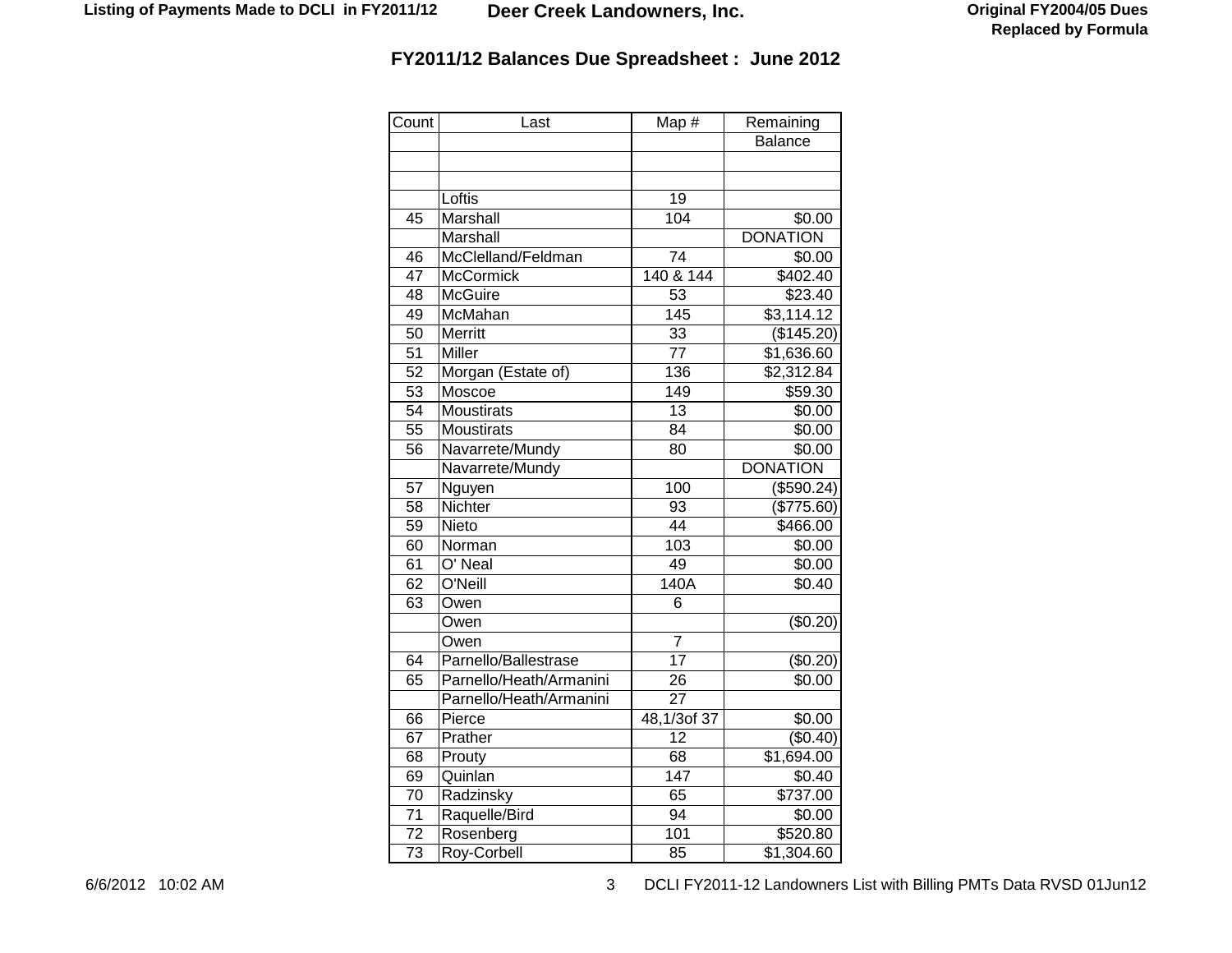| Count           | Last                           | Map #           | Remaining            |
|-----------------|--------------------------------|-----------------|----------------------|
|                 |                                |                 | <b>Balance</b>       |
|                 |                                |                 |                      |
|                 |                                |                 |                      |
| 74              | Sanchez                        | $\overline{30}$ | \$658.26             |
|                 | Sanchez                        | 51              | $\overline{$411.00}$ |
| 75              | Schwarzmann/Haagenson          | 91              | (\$0.10)             |
| 76              | Simonson                       | 46              | (\$0.69)             |
|                 | Simonson                       | 47              |                      |
| $\overline{77}$ | Smith                          | 75              |                      |
|                 | Smith                          |                 |                      |
|                 | Smith                          |                 |                      |
|                 | Smith                          |                 |                      |
|                 | Smith                          |                 |                      |
|                 | Smith                          |                 |                      |
|                 | Smith                          |                 |                      |
|                 | Smith                          |                 |                      |
|                 | Smith                          |                 |                      |
|                 | Smith                          |                 |                      |
|                 | Smith                          |                 |                      |
|                 | Smith                          |                 |                      |
|                 | Smith                          |                 | $($ \$317.40)        |
|                 | Smith                          | 76              |                      |
| 78              | Smith                          | 102             | \$0.00               |
| 79              | Sniffen                        | 78              | \$0.00               |
|                 | Sniffen                        |                 | <b>DONATION</b>      |
| 80              | Spadaccini                     | 71              | \$0.00               |
| 81              | Speck                          | 95              | (\$0.40)             |
| 82              | Stedman                        | 34              | \$0.00               |
| 83              | Stewart, Jr.                   | 128             | \$553.90             |
|                 | Stewart, Jr.                   | 129             | \$0.00               |
|                 | Stewart, Jr.                   | 137             | \$0.00               |
| 84              | Sundram                        | 92              | (\$0.40)             |
| 85              | Szoke (c/o Brian Ware)         | 115             | \$535.00             |
| 86              | $\overline{\mathsf{T}}$ alberg | $\overline{31}$ | \$4,097.00           |
|                 | Talberg                        | $\overline{32}$ | \$427.03             |
| 87              | Thompson                       | 139             | \$0.10               |
| 88              | Tobin                          | 133             | \$358.00             |
|                 | Tobin                          | 134             |                      |

6/6/2012 10:02 AM 6/6/2012 10:02 AM 6/6/2012 10:02 AM